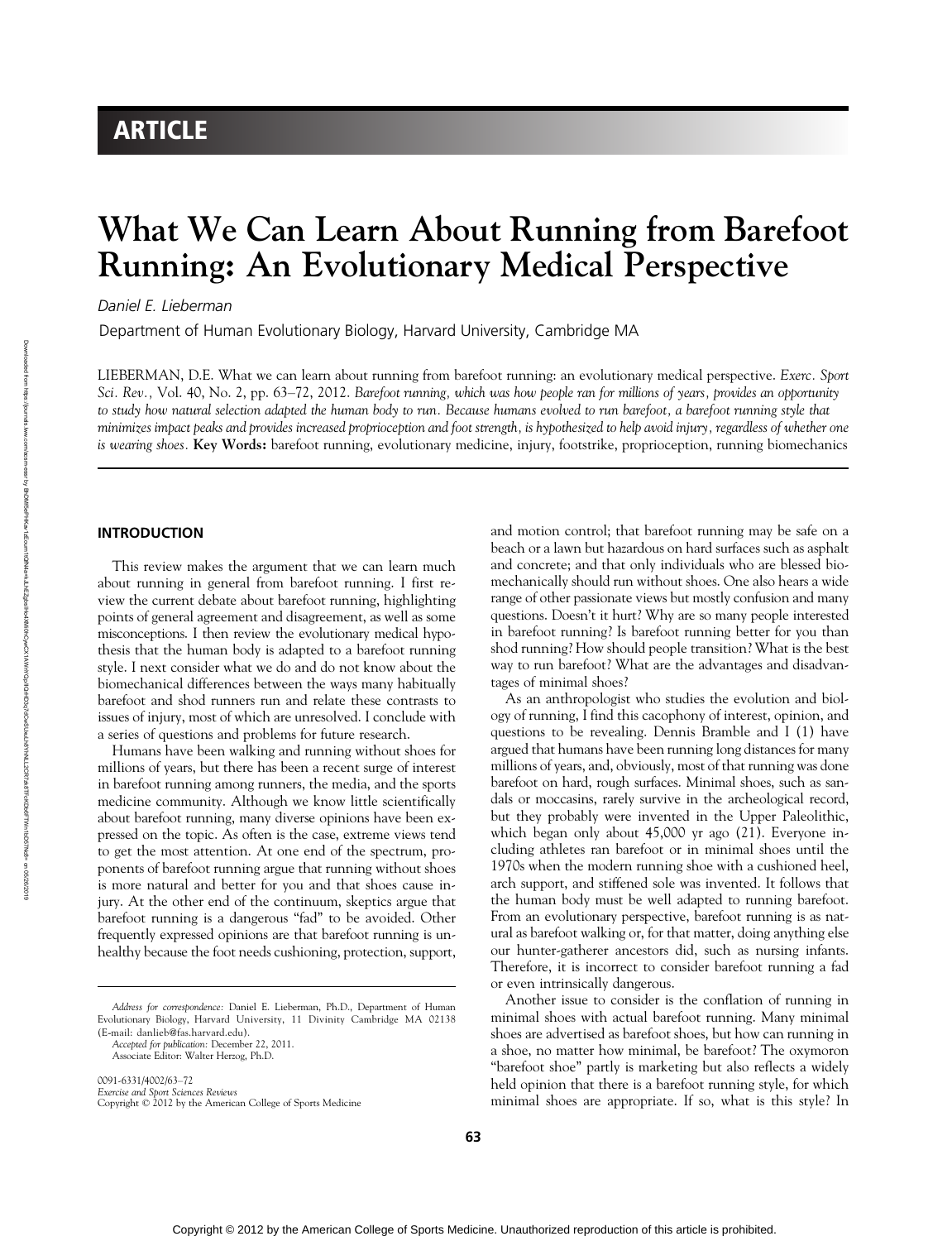addition, are minimal or even standard running shoes appropriate for this kind of running?

Most fundamentally, the debate over barefoot running highlights concerns among runners, shoe manufacturers, and the sports medicine community about the high prevalence of running injuries. It is acknowledged widely that unacceptable numbers of runners  $-$  between 30% and 70%  $-$  incur running-related repetitive stress injuries per year  $(35-37)$ , but there is no consensus on how to prevent these injuries. The lack of any apparent decline in running-related injuries over the last 30 yr (36), despite much attention, considerable research, and sophisticated shoe designs, suggests that current approaches are not working effectively. This lack of progress raises several widely held hypotheses. One is that running just intrinsically is injurious and that high rates of injury are normal and to be expected. Another common hypothesis is that many people today are maladapted to running long distances because of biomechanical abnormalities (e.g., asymmetries), modern lifestyles that diminish flexibility or neuromuscular skill, or novel environmental conditions such as hard, flat paved running surfaces. A related, widespread hypothesis is that many injuries result from "training errors" when people run too far or too fast without properly adapting their musculoskeletal system or when they run too much on hard unvaried surfaces without appropriate protection from their shoes.

The barefoot and minimal shoe running movement primarily stems from a different hypothesis: that many running injuries derive from poor running form. Unlike swimmers, golfers, and tennis players, few runners today are taught running form in part because of a common assumption that running, like walking, is so natural that all humans develop a natural form appropriate to their anatomy and physiology. The evolutionary medical hypothesis discussed in the next section is that a barefoot style is, by definition, a more natural running style to which the human body must have been adapted over millions of years. If so, then a barefoot style might help runners avoid injury. Many barefoot runners also believe that the proprioceptive feedback one gets from being barefoot helps one learn this kind of form. However, it is important to stress that these hypotheses are so far untested. My impression is that most people who try barefoot or minimal running do so because they read or hear anecdotal claims, because they are curious about more natural ways to live, or because interventions such as orthotics or changing shoes have not cured their injuries. However, what is a barefoot running form, does taking off one's shoes encourage this kind of form, and is it really less injurious? Is actual barefoot running less injurious than running in minimal shoes? How will barefoot running or wearing minimal shoes affect performance such as speed or endurance?

The honest answer to these and other questions is that no one knows. My goal in this review is to first introduce why an evolutionary perspective on running is relevant to questions about the causes of running injuries. I then summarize what we do and do not know about barefoot running and how the study of barefoot running can be applied to the current epidemic of running injuries. The major hypothesis I propose is that the human body was adapted to running in a barefoot style whose kinematic characteristics generate less forceful impact peaks, which uses more proprioception, and which may strengthen

the feet (6,20). I hypothesize that these factors may help runners avoid injury, regardless of whether they are wearing shoes. Put in simple terms: how one runs probably is more important than what is on one's feet, but what is on one's feet may affect how one runs. However, I stress that the data necessary to test this hypothesis conclusively are not yet available, so I conclude by highlighting key questions for future research that are of relevance to all runners, barefoot and shod.

# WHY DOES EVOLUTION MATTER?

Sports medicine generally has not paid much attention to evolutionary biology, but this is a mistake. As the pioneering geneticist Theodosius Dobzhansky famously observed, nothing in biology makes sense except in the light of evolution (12b). All biological phenomena - from how DNA functions, to how humans  $run$  — are the consequence of millions of years of evolution, often through the action of natural selection. Therefore, considering phenomena, such as running through an evolutionary lens, helps one answer proximate ''what'' and "how" questions such as "What is the normal way to run?" and ''How do people run without shoes?'' as well as more ultimate "why" questions such as "Why do humans run?" and "Why do so many runners get injured?''

The burgeoning field of evolutionary medicine explicitly asks how evolutionary logic and information can help address why we get sick and injured (25). One key assumption behind evolutionary medicine is the mismatch hypothesis. The logic behind this important hypothesis is that the human body was molded over millions of generations to cope with conditions during the Stone Age. Because agriculture was invented less than 10,000 yr ago, and we ceased being hunter-gatherers, humans have changed their diet and physical environments so radically and so rapidly that natural selection has had little time to react. As a result, the Paleolithic bodies we inherited often are mismatched with modern environmental conditions. An uncontroversial example of this hypothesis is that humans were selected to crave formerly rare nutrients like fat and sugar. In the last few generations, our species has created superabundant and cheap sources of these nutrients, but most humans remain unable to control their inherited cravings effectively, leading to a propensity toward obesity. In other words, from an evolutionary perspective, it was "normal" to have limited access to fat and sugar, and it is "abnormal" to live in an environment where these foods are more abundant and less expensive than foods with complex carbohydrates and low percentages of saturated fat. This mismatch helps explain the obesity epidemic.

The mismatch hypothesis also may apply to shoes and running. It is human nature to assume the world around us is normal, but from an evolutionary perspective wearing big, cushioned shoes unquestionably is abnormal. Instead, it was normal for millions of years to walk and run barefoot. This does not mean, of course, that how our barefoot ancestors lived ''normally'' in the Paleolithic is better than how we live today. This obviously is a superficial and false kind of logic (would we be better off without antibiotics or aseptic surgical methods?). However, the mismatch theory does raise the reasonable hypothesis that humans are maladapted to wearing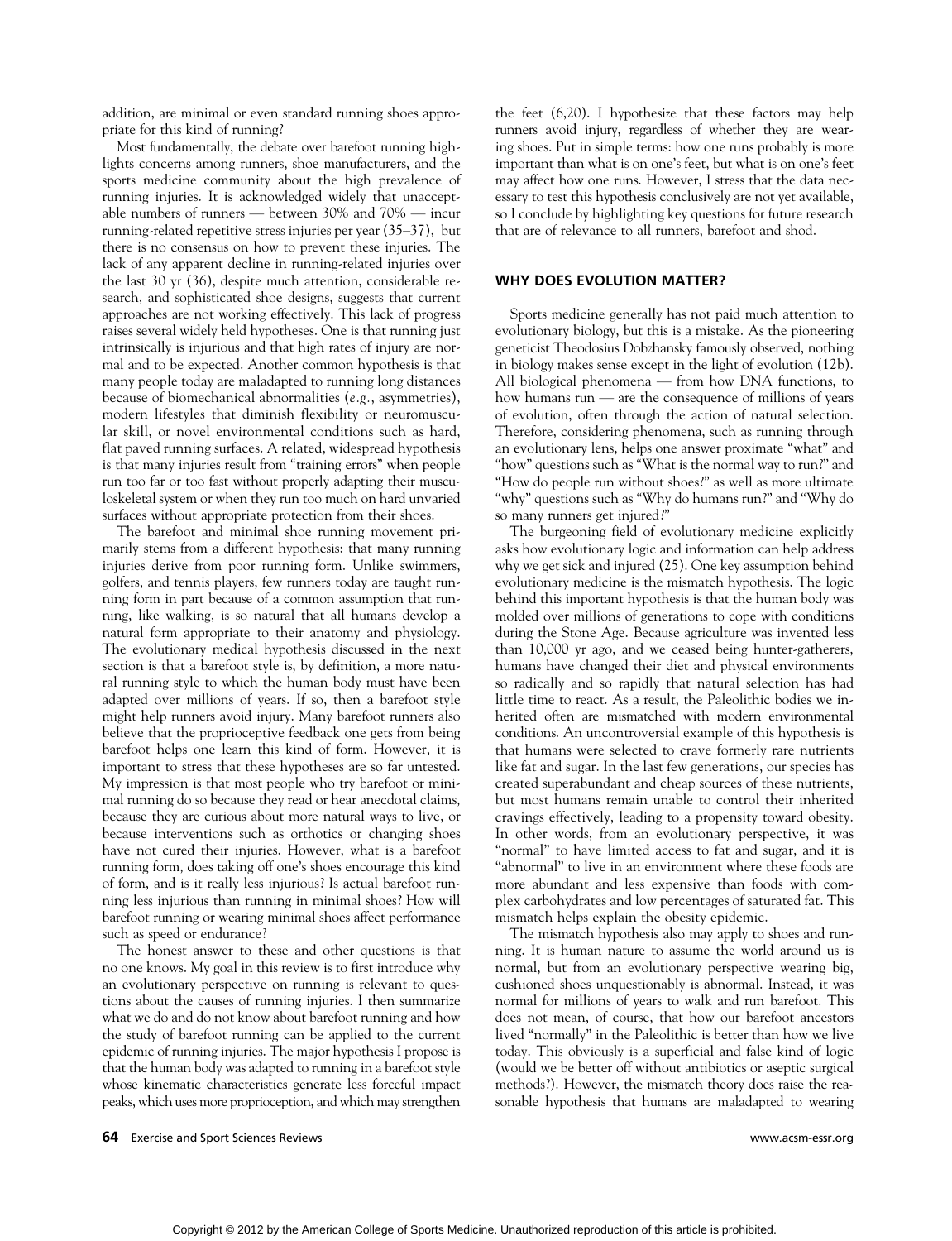shoes in some ways that contribute to certain injuries. From an evolutional medical perspective, three novel consequences of wearing shoes may be relevant to injury.

First, shoes limit proprioception. Sensory feedback from the plantar surface of the foot evolved in early tetrapods as an adaptation for sensing characteristics of the ground including hardness, roughness, unevenness, and the presence of potentially dangerous objects such as sharp rocks. Plantar proprioception activates reflexes and helps the central nervous system make decisions that help increase stability and avoid injury. If so, then the way in which people run when barefoot likely is to reflect the effect of ancient evolved proprioceptive adaptations to maintain stability, to avoid painful impacts, and to modulate leg stiffness. In turn, these feedback mechanisms, which are curtailed in a shoe, may help avoid some traumatic and repetitive injuries (17).

Second, modern shoes with elevated heels, stiff soles, cushioning, and arch support may either facilitate or encourage a different running form than appears to be common among habitual barefoot runners (described in the next section). If natural selection adapted the human body to this general, barefoot style of running, then it is reasonable to hypothesize that this sort of running form may be less injurious because millions of years of natural selection would have promoted adaptations to cope with the stresses it generates. In other words, some runners today may be getting injured because the novel way they run imposes forces on the body for which it is adapted poorly.

Finally, there is reason to hypothesize that shoes can contribute to weak and inflexible feet, especially during childhood when the foot is growing. The musculoskeletal system is highly responsive to loading, most strongly during ontogeny, and the normal unshod mechanical environment in which human feet developed during most of human evolution surely was different from the more cushioned, supportive environment that is common today among shod people. Shoes with stiff soles, arch supports, and features that control pronation and other movements may prevent muscles and bones from adapting to stresses that used to be normal. Just as food processing leads to low chewing forces and weak jaw muscles that result in inadequate jaw growth and a high frequency of formerly rare malocclusions and impacted teeth (21), individuals who grow up wearing highly supportive shoes may develop abnormally weak feet, especially in the muscles of the longitudinal arch. Such weakness may limit the foot's ability to provide stability and other key functions. This hypothesis never has been tested rigorously (17), but unshod populations are reported to have less variation in arch form, including a lower percentage of pes planus (7), and a lower frequency of other foot abnormalities (30). In addition, there are some data that show using minimal shoes strengthens the foot (2,32). A strong foot may be more flexible and better able to control excess pronation and other movements that have been implicated in some running injuries (38,40).

Another basic prediction of evolutionary medicine is that many of the supposed symptoms of disease that we treat actually are evolved and beneficial adaptations. As an example, it is common to treat fevers with antipyretics such as aspirin, but an evolutionary perspective on the immune system encourages one to consider fevers as part of the body's immune

response system that evolved to help fight infections. Suppressing fevers that are not life threatening may be counterproductive. Shoes with cushioned, elastic heels may be another example of a counterproductive way of treating symptoms, not causes, of injury because the heel counter lessens the pain caused by impact peaks, which occur from rearfoot striking on a hard surface (see later section on footstrike), but this kind of pain could be an adaptation to prevent the body from running in a way that generates repeated high impact peaks in the first place. Focusing on treating the causes rather than the symptoms of pain also may lead to different ways of thinking about common injuries such as plantar fasciitis and runner's knee. Plantar fasciitis, for example, is caused by too much tension on the plantar fascia and often is treated by prescribing orthotics or replacing one's shoes, which reduces loads on the plantar fascia (see (26,29)). An evolutionary medicine perspective suggests that these treatments only lessen the symptoms of plantar fasciitis rather than curing whatever biomechanical problem causes the plantar fascia to be overloaded in the first place. According to this approach, a useful preventative therapy may be to strengthen the muscles of the arch or alter a runner's kinematics to change the way the arch is loaded dynamically.

The more biologists study evolution, the more they appreciate the power of natural selection to arrive at solutions to problems that affect organisms' ability to survive and reproduce. No engineer possibly could come close to building artificial hands, arms, legs, and noses that function as well as a natural hand, arm, leg, or nose. As Leonardo da Vinci is reputed to have said, ''the human foot is a masterpiece of engineering and a work of art.'' A reasonable hypothesis is that engineers are unlikely to build a shoe that functions as well as the natural human foot. So when we test questions like ''Is barefoot running better?'' or ''Should people run barefoot?'' we should determine what is the appropriate null hypothesis. From an evolutionary perspective, the correct null hypothesis is that running barefoot is less injurious than running in a shoe unless proven otherwise. Because of our skewed sense of what is normal, most scientists consider the alternative to be the correct null hypothesis, but I would contend that this logic is problematic.

# WHAT DO WE KNOW ABOUT BAREFOOT RUNNING?

Until recently, most studies of barefoot running were conducted by asking habitually shod runners to take their shoes off in a laboratory (e.g., (3,10,11,19,26)). Although such research has some utility, using only habitually shod runners to study barefoot running is problematic because one cannot expect such subjects to have developed the musculoskeletal adaptations and kinematic habits of habitual barefoot runners, and so they may run differently from people who either grew up barefoot or who have practiced barefoot running for a long time. It also is important to emphasize that all runners, barefoot and shod, vary in their form depending on a wide range of conditions such as speed, surface texture, surface hardness, and fatigue. Habitually shod runners when barefoot, for example, are more likely to rearfoot strike (RFS) on soft surfaces like grass and to forefoot strike (FFS) or midfoot strike (MFS) when running on hard surfaces (26). One hypothesis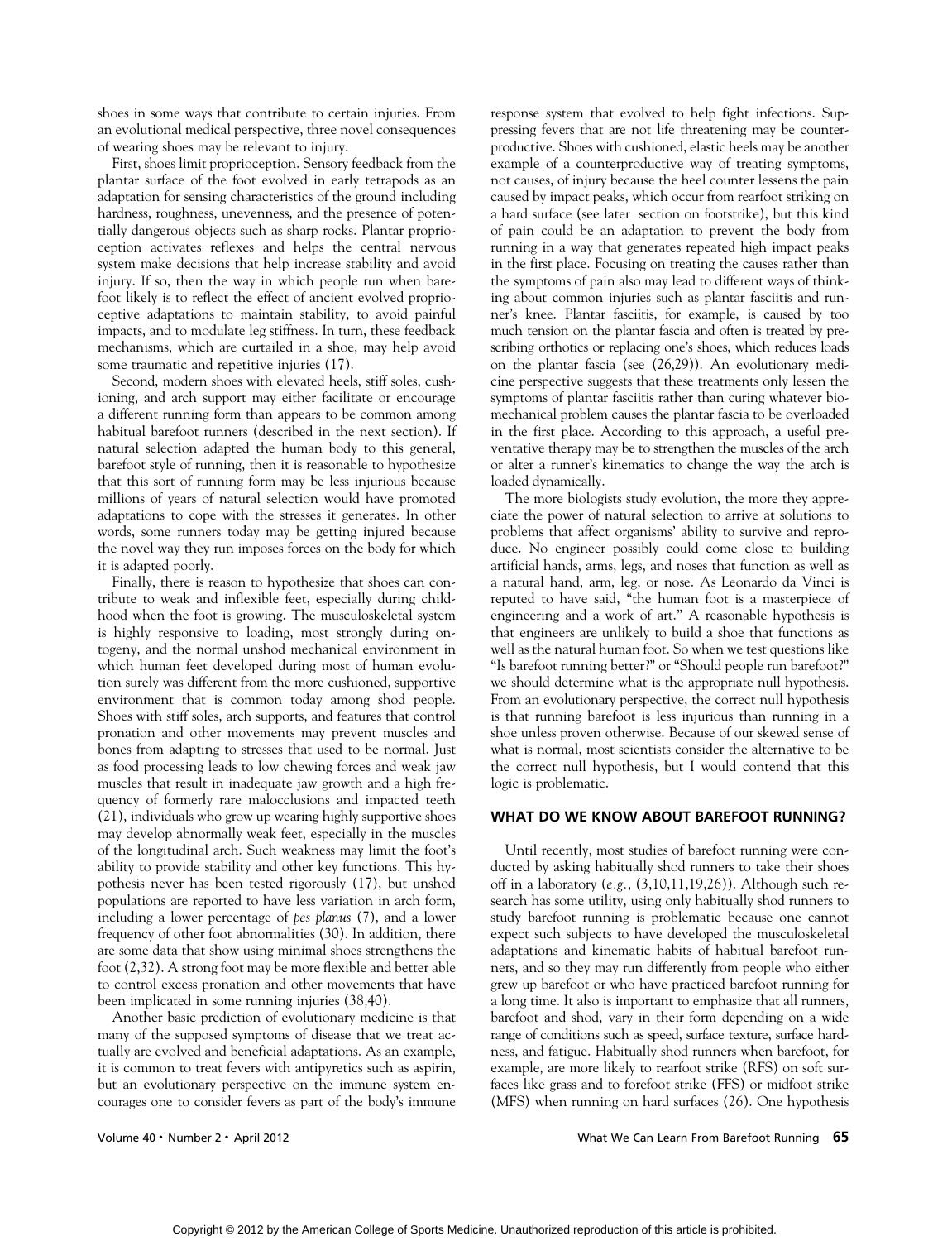is that barefoot runners have even more variable kinematics than shod runners because they experience more proprioception from their feet. There is no such thing as a single barefoot running form but, instead, a highly variable range of kinematic styles.

With these caveats in mind, a number of studies on habitually shod and habitually unshod runners indicate that habitual barefoot runners often differ from habitually shod runners in several major elements of form (10,11,17,20,34). Whereas about 75% of shod runners RFS at moderate speeds on flat, hard surfaces (16), experienced barefoot runners are more likely to land toward the front of the foot, usually on the ball of the foot below the fourth and fifth metatarsal heads in either a MFS or FFS (see next section). That said, habitual barefoot runners sometimes RFS (20), and it is incorrect to assume that barefoot runners always FFS. Another common feature of habitual barefoot runners is a relatively short stride and a fast stride rate (9170 steps per minute), regardless of speed (11,15,19,28,34). A relatively shorter stride explains the observation that barefoot runners often land with the foot more vertically aligned with the knee and often the hip (less overstride).

To consider how these aspects of barefoot running form are relevant to the evolutionary medical hypothesis of injury, it is useful to review each of them in more detail to ask how they affect a runner's kinetics and performance.

#### Footstrike

The best-studied aspect of barefoot running is foot strike, which can be the most painful moment of stance when running unshod. Foot strike classification is confusing because of different definitions, but I define a RFS as a landing in which the heel lands before the ball of the foot (a heel-toe run), a FFS as a landing in which the ball of the foot lands before the heel (a toe-heel-toe run), a MFS as a simultaneous landing of the heel and ball of the foot, and a toe strike as when the ball of the foot first lands, but the heel never touches the ground. An alternative classification is the foot strike index, which uses the center of pressure at landing relative to maximum shoe length, with a RFS being less than 33%, a MFS between 34% and 66%, and a FFS as 67% or higher (4). However, this index is arbitrary with respect to the foot's anatomy. My observation is that the fourth and fifth metatarsal heads often are less than 67% of the foot's length, leading one to classify FFS and MFS landings in the same category.

Although a collision between any two masses causes an impact, it long has been recognized that the majority of RFS landings differ from FFS landings in causing a marked impact peak in the vertical ground reaction force  $(GRF_v)$ : a high spike of force that is superimposed on the upslope of the  $GRF<sub>v</sub>$  immediately after the foot's initial contact with the ground (Fig. 1). My colleagues and I have shown that during a barefoot RFS at  $4 \text{ m} \text{s}^{-1}$  on a hard surface such as a steel force plate, the rate of loading of the  $GRF_v$  impact peak typically is 400-600 body weights per second and the magnitude of the peak is between 1.5 and 2.5 body weights (20). This impact then sends a shock wave up the body that can be measured in the tibia within a few milliseconds and in the head about 10 ms later (4,21). The elevated, elastic heel in modern running shoes dampens the magnitude of the impact peak caused by a RFS by approximately 10% but slows the rate of loading approximately sevenfold, usually to between 70 and 100 body weights per second (2,20,26). Rearfoot striking on a hard surface is thus comfortable in a modern running shoe, but the shoe does not eliminate the impact peak in the GRF.

Because a large and rapid impact peak is painful when barefoot, especially on hard or rough surfaces, it should be no surprise that habitual barefoot runners often use a MFS or FFS. These strike types, of course, do generate an impact with the ground, as evident from high-frequency vibrations (usually between 10 and 20 Hz) in the  $GRF_v$ , but many studies have shown that FFS and some MFS landings do not generate any discernable impact peak (e.g., (4,26)). In vernacular



Figure 1. Kinematics and vertical ground reaction forces at 3.0 m·s<sup>-1</sup> in a rearfoot strike (RFS) (A), forefoot strike (FFS) with a short stride (B), and FFS with a long stride (C). The RFS has marked impact peak, and the overstride FFS in (C) has a steeper rate of loading than the less extended FFS in (B). Below, schematic illustration of the external moment at peak rate of loading for each strike, the product of the vertical ground reaction force  $(F_v)$ , and its moment arm ( $R_{ext}$ ). The RFS produces a high dorsiflexing moment, and the overstriding FFS in (C) produces a much higher external plantarflexing moment than the less extended FFS in (B).

#### 66 Exercise and Sport Sciences Reviews www.acsm-essr.org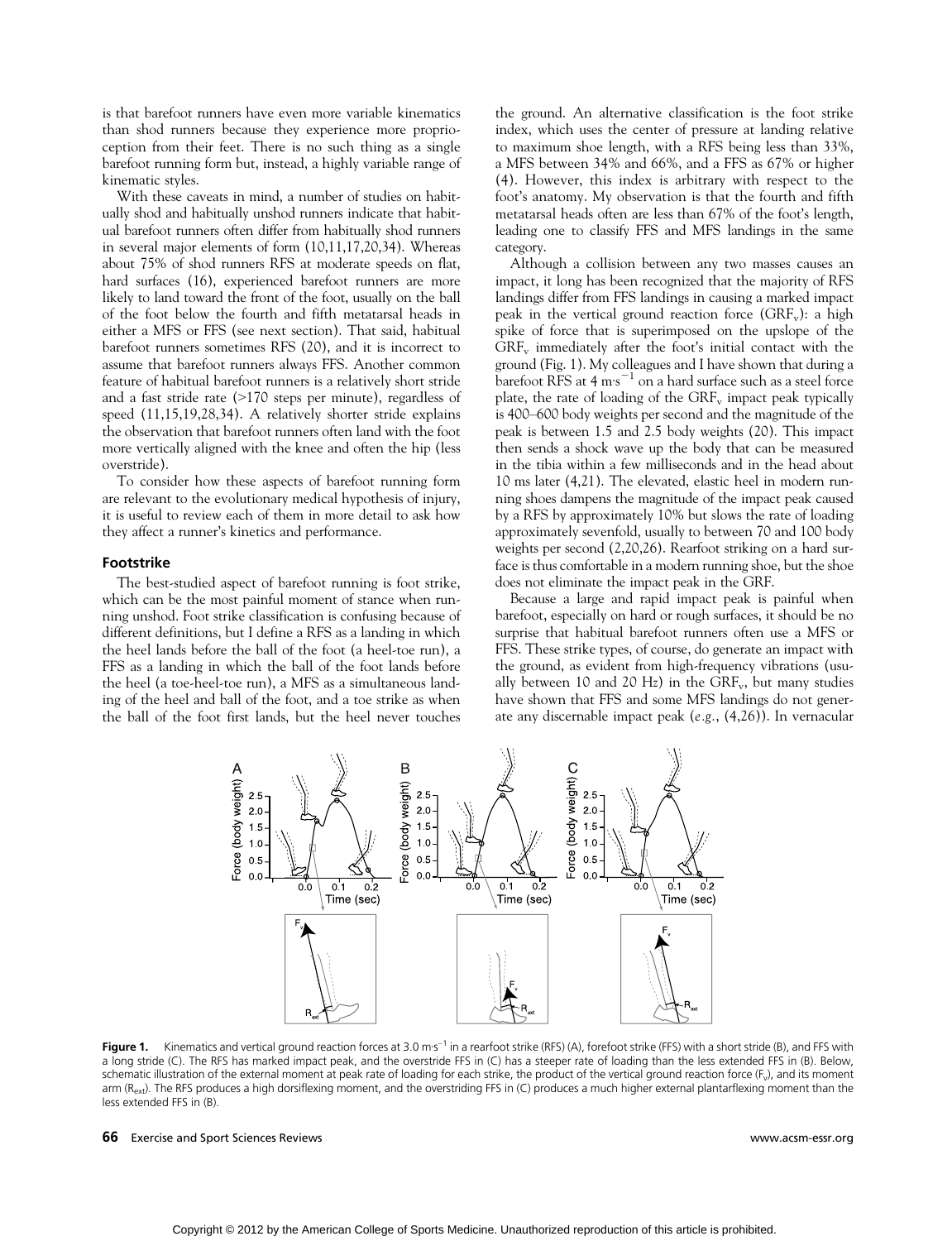terms, runners who FFS land lightly and gently, in the same manner as other mammals who also do not generate impact peaks during running. Consequently, as pointed out by Nigg (26,27), FFS runners do not need any cushioning from a shoe to dampen the shock from impact, even on hard surfaces such as a steel plate, because they do not generate any impact peak in the first place. However, shoes do make FFS running more comfortable on rough surfaces in which abrasion or stress concentrations from pebbles can be painful. Note from Figure 1 that higher  $GRF_v$  forces are placed on the musculoskeletal system at midstance, when the body's center of mass is at its nadir, but these midstance forces rise more slowly than the impact peak, and they generally are similar in barefoot and shod running (10,11,19,20,26,34).

There are two major, related reasons for the variation in impact peaks between different strike types. The first is that during the period of impact in a FFS, the foot initially is plantarflexed and then undergoes controlled dorsiflexion at a compliant ankle, but in a RFS, the foot remains dorsiflexed, and the ankle is stiff during the same period. As a result, the percentage of mass that comes to a dead stop and thus exchanges momentum with the ground at the moment of impact (the effective mass,  $M_{\text{eff}}$ ) is much greater in a RFS (9,26). My colleagues and I (20) measured  $M_{\text{eff}}$  in a sample of runners as  $1.7 \pm 0.4\%$  body mass (bm) in FFS and 6.8%  $\pm$ 3.0%bm in RFS running. As one predicts, these values roughly correspond to the percentage mass of the foot and the lower leg, respectively. The other reason FFS and some MFS generate no marked impact peak is compliance. A RFS runner usually lands with a more extended and stiffer knee and ankle than a FFS runner, whose ankle dorsiflexes and knee flexes more during the period of impact, allowing the lower extremity to dampen forces more effectively (20). This principle explains why most people land on the ball of the foot when they jump, and the same principle applies to barefoot running, which essentially is jumping from one leg to the other. MFS runners seem to generate a wide range of impact peaks and merit further study (10). Note also that toe strikes, which are uncommon in distance runners, can generate an impact peak because the runner's ankle can be relatively stiff at impact.

The influence of lower extremity compliance on the rate of loading in the  $GRF_v$  raises an important issue that merits further attention. Most studies measure compliance over the entire stance phase, but for studies of impact, the key period for measuring lower extremity compliance is just the period of the impact peak itself or the equivalent percentage of stance in landings without an impact peak (20). Figure 2 graphs the relationship between lower extremity compliance versus the rate of loading of the  $GRV<sub>v</sub>$  during just impact for a sample of habitually barefoot and habitually shod runners in both FFS and RFS landings at approximately  $4 \text{ m}\text{s}^{-1}$  in shod and unshod conditions (from (20)). Note that, as predicted, the slope of this relationship is much higher in RFS than FFS landings, but there are some very compliant RFS landings (in this case, all shod) whose rates of loading ranged between  $60$  and  $100 \text{ bms}^{-1}$ , within the range of some barefoot FFS landings. However, no RFS landings in this sample had rates of loading as low as  $30-40$  bm·s<sup>-1</sup>, which was typical of many barefoot runners with a FFS. In addition, some runners who

FFS had relatively stiff lower extremities and rates of loading that were higher than the most compliant shod landings. This variation raises the important point that a runner can alter lower extremity compliance in a number of related ways beyond using the elastic shoe heel, such as with shorter strides, more knee flexion, and less overstride (9). This point may explain why some barefoot runners sometimes RFS with no apparent discomfort (depending on surface conditions, speed, and other factors) and why some shod runners who RFS experience low impact forces (24).

#### Stride Rate and Length

Stride rates vary enormously among runners for many reasons, and few studies explicitly have quantified differences in stride rate between barefoot and shod runners. A number of studies (e.g., (5)) have found that elite shod runners typically use a stride frequency between 170 and 180 steps per minute even at low speeds such as  $2.75 \text{ m} \text{s}^{-1}$ ; in contrast, nonelite runners often adopt a lower average stride frequency of about 150–160 steps per minute at similar speeds (e.g.,  $(13)$ ). A few studies of nonelite barefoot runners confirm that these runners tend to use a high frequency, ranging from 175 to 182 steps per minute at speeds of  $3.0 \text{ m} \cdot \text{s}^{-1}$  (11,17,34); barefoot runners also tend to use slower stride rates and take longer strides when asked to run shod at the same speed (11,34).

Why stride lengths tend to be shorter in nonelite runners who are barefoot rather than shod is poorly studied. Several hypotheses that merit testing are as follows: first, shortening one's stride by flexing the knee more is an effective way to avoid a RFS and to increase compliance and decrease  $M_{\text{eff}}$  for a given ankle angle because a more flexed knee orients the foot's plantar surface more in plantarflexion (Fig. 1). Therefore, shorter strides will increase the tendency to FFS when barefoot



Figure 2. Compliance versus rate of loading of the impact peak. Rearfoot strikes (RFS; open circles) usually are less compliant and generate a higher rate of loading than forefoot strikes (FFS; filled circles), which usually are more compliant. Note that some FFS are relatively stiff with a high rate of loading, and some RFS are relatively compliant with a low rate of loading, but that none of the RFS measured have as low a rate of loading as the most compliant FFS. [Adapted from (20). Copyright @ 2010 D.E. Lieberman. Used with permission.]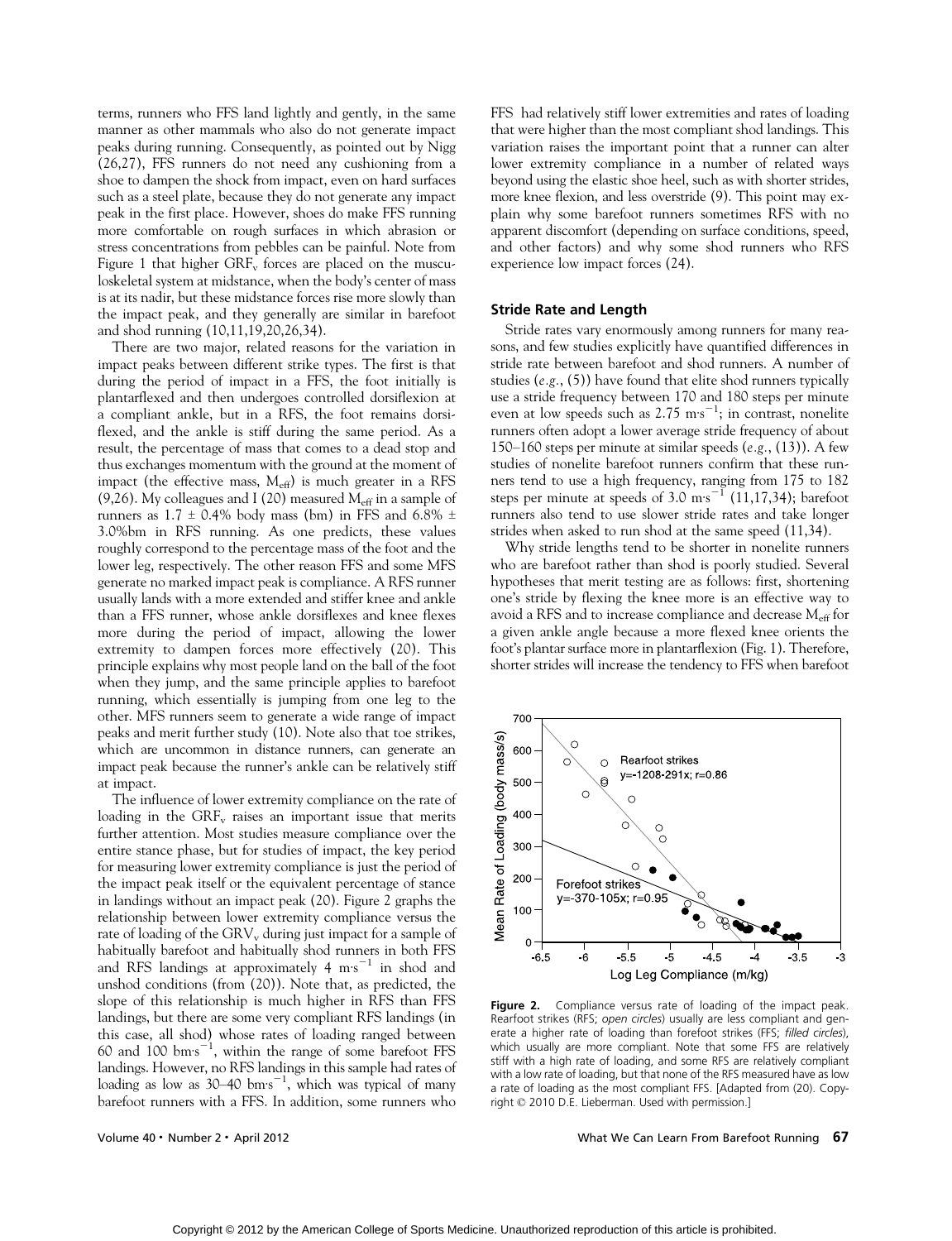and to MFS when wearing a shoe with an elevated heel. Second, to FFS with a more extended knee, hence a longer stride, requires more plantarflexion. As Figure 1C shows, a more plantarflexed FFS increases the dorsiflexing external moment applied around the ankle in the sagittal plane, which needs to be countered by the plantarflexors. Therefore, a FFS runner with a shorter stride will have a less stiff ankle, a lower rate of loading, and will place less strain on the triceps surae muscles and Achilles tendon. There may be additional reasons to use a fast stride frequency related to economy and elastic recoil, but these are relevant to both shod and barefoot running.

# Anatomical Adaptations (Calluses, Muscles, and Arch Shape)

Different stresses applied to the body often elicit varied physiological and anatomical responses. Barefoot running is no exception and may stimulate several adaptive mechanisms, but none have been studied in-depth. The first and most obvious response to running barefoot is that friction on the glabrous skin of the plantar surface of the foot stimulates keratinocytes to produce a callus. Calluses typically form on the ball of the foot above the metatarsal heads, on the heel pad, and on the toes. Calluses, which obviously are natural, apparently provide little in the way of cushioning, but they do protect the surface of the foot from injury and impact. How much they affect proprioception has not been studied.

A second, less well-documented change in need of further research is muscle hypertrophy or conditioning. Unlike RFS landings, FFS and MFS landings place eccentric loads on the plantarflexors during the initial part of stance (10,17,26,28). Because eccentric loads generate more muscle hypertrophy than concentric loads, it is reasonable to predict that runners who FFS or MFS or who transition to FFS or MFS gaits have stronger plantarflexor muscles. Because runners who habitually are barefoot or in minimal shoes without elevated heels undergo more controlled dorsiflexion during the initial phase

of stance in a FFS (28), they place more stress and generate more muscle growth in the plantarflexors than RFS runners in shoes with elevated heels.

Similar principles likely apply to the muscles of the foot. It long has been known that the arch of the foot functions as a spring during running by stretching (collapsing) up to midstance and then recoiling during the second half of stance (18). As Figure 3 illustrates, the arch does not lengthen in a RFS until after the ball of the foot has landed (foot flat), but in a FFS, the longitudinal arch of the foot is loaded in threepoint bending immediately at footstrike (28). A FFS therefore engages the extrinsic and intrinsic muscles of the arch differently than a RFS. In addition, shoes with arch supports presumably limit how much the arch collapses, lessening how much the arch elongates and thus how much negative (eccentric) work these muscles do. However, this effect has not yet been measured. If foot muscles respond to loading like other muscles in the body, then running barefoot or in minimal shoes will strengthen the arch's muscles more than running in shoes with arch supports; FFS running also may strengthen the foot more than RFS running. By the same logic, FFS and barefoot running likely also require more foot muscle strength to avoid injury. These hypotheses have yet to be tested thoroughly but are supported by one study, which showed that runners who trained for 5 months in minimal shoes (the Nike Free) had significantly larger and stronger extrinsic muscles (2). This study needs to be replicated and expanded. Research also is needed to quantify how variations in the stiffness of shoe soles affect how much work the foot muscles do.

## **Performance**

There is no evidence that barefoot running has appreciable negative effects on performance (17). To be sure, most elite runners prefer to use shoes because they protect the foot and allow one to run on rough surfaces without worrying about foot placement, but barefoot runners such as Abebe Bikila and



Figure 3. Schematic of (A) longitudinal arch function during a forefoot strike (FFS) in a minimal shoe without a stiff sole, arch support, and elevated heel and (B) a rearfoot strike (RFS) in a shoe with a cushioned heel and arch support (shaded area). F<sub>y</sub> is vertical ground reaction force at impact, F<sub>b</sub> is force from body mass,  $F_p$  is plantarflexor force (in the FFS), and  $F_{at}$  is anterior tibialis force (in the RFS). Because the FFS causes three-point bending from the moment of impact, it causes more tension on the arch; in addition, the shoe's arch support functions to limit how much the arch can tense (illustrated by schematic dashed lines below).

68 Exercise and Sport Sciences Reviews www.acsm-essr.org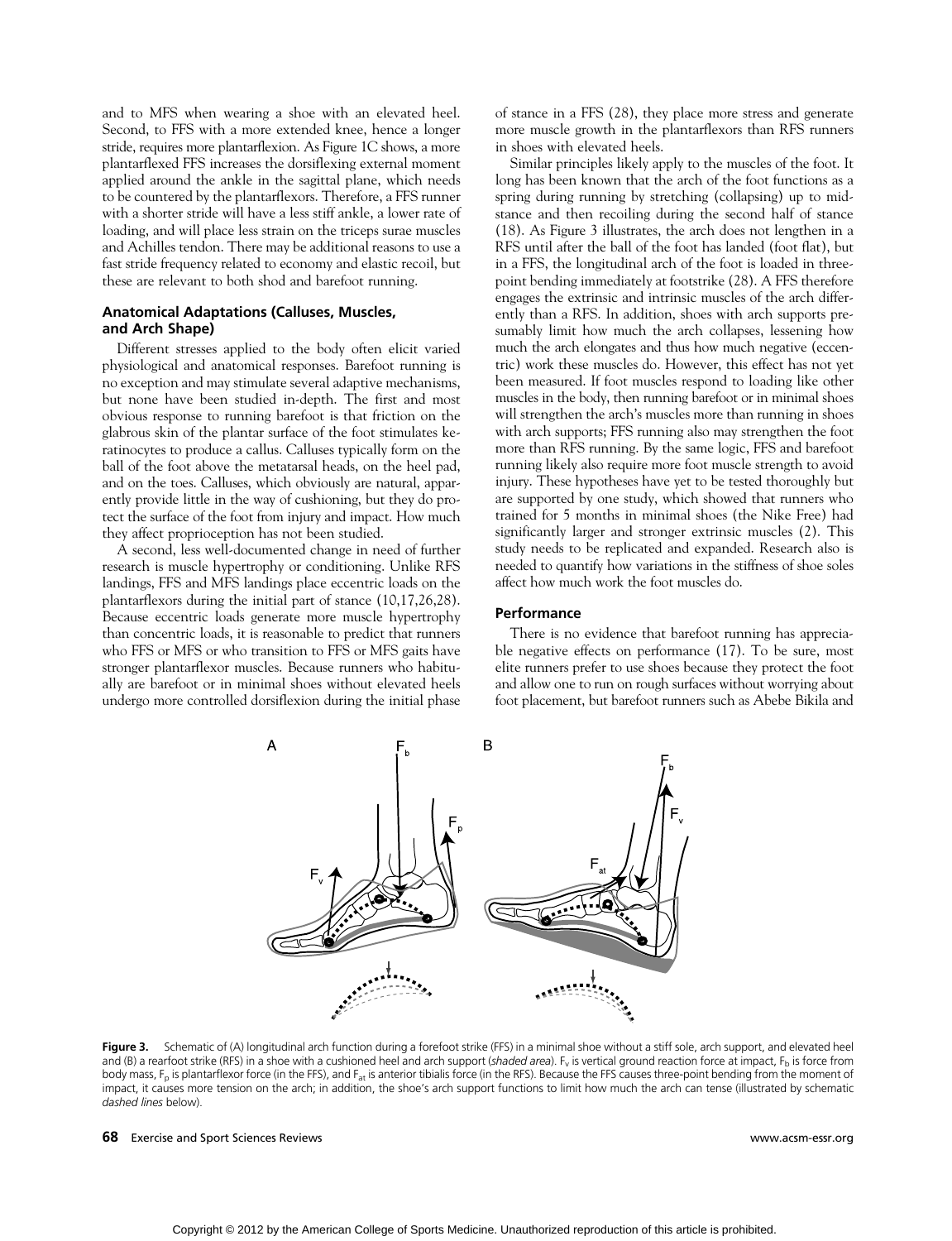Zola Budd have set world records in the marathon and shorter distances. The world record holders for almost every long distance running event are FFS runners who race and sometimes train in racing flats or other kinds of minimal shoes. In addition, economy seems to be improved by being barefoot or in minimal shoes. Several studies have shown that barefoot or minimally shod runners are between 1.0% and 3.8% less costly per unit mass and distance (3,11,15,34), which is due in part to less shoe mass, which increases running cost by approximately 1% for every 100 g (26). A recent study from my laboratory (28) found that after correcting for shoe mass, stride frequency, and strike type, running in minimal shoes is  $2.4\% - 3.3\%$  more economical than running in standard running shoes. Such a difference could have substantial effects on performance over long distances by allowing runners to go faster for the same effort.

# HOW MIGHT BAREFOOT RUNNING BE RELEVANT TO INJURY?

A major question on the minds of many runners, coaches, trainers, physical therapists, and physicians is whether running barefoot has any effect on injury rates. To many, the null hypothesis is that shod running is less injurious than barefoot running unless proven otherwise, but an evolutionary perspective challenges this assumption. Furthermore, as argued above, asking whether barefoot running is more or less injurious than shod running is a naive question given the complex, multifactorial bases for most kinds of injury. Simply comparing injury rates among runners who are barefoot, wearing minimal shoes, or wearing modern running shoes is likely to lead to confusing, probably conflicting results unless the studies control for aspects of running form and biomechanics that are the actual proximate causes of injury. Stated differently, putting a shoe on your foot (or taking it off) is no more a proximate cause of injury than training intensity. There are plenty of shod runners who do not get injured, even when they increase their training intensity, and there also are barefoot runners who do get injured. Therefore, the key question to ask is ''What about the way that barefoot runners tend to run affects injury rates and patterns?'' This question is relevant to all runners, barefoot and shod.

Answering this question requires testing a model of the factors that cause injuries, especially repetitive stress injuries, which are so prevalent among endurance runners  $(35-37)$ . At a very proximate level, most repetitive stress injuries are caused by the accumulation of microdamage in tissues caused by the repeated application of forces that generate stress, which then cause strain. More specifically, microdamage accumulation occurs from interactions between the number, magnitude, direction, frequency, and velocity of the forces applied; and the size, shape, and material properties of the tissue experiencing the force. A major cause of microdamage is high strain with high rates, which cause bones to become more brittle and increase elastic hysteresis: the difference between the stress energy required to generate a given strain in a material and the elastic energy that is stored for a given cycle of loading (23). Repeated high levels of hysteresis potentially are injurious in both bones and more viscous tissues such as ligaments and

tendons because some of the energy lost during unloading is converted to friction, generating heat, but the rest of the energy can be converted into structural damage. In most materials, higher rates of loading increase elastic hysteresis, and the bone is no exception.

Running generates a complex, dynamic set of forces, which are repeated with every step, hence millions of times a year for most runners. Given the proximate, mechanical causes of repetitive stress injuries outlined above, forces that cause repeatedly high rates and magnitudes of loading are likely to contribute to injuries. Of these forces, impact peaks stand out as the highest and most rapid loads the musculoskeletal system repeatedly experiences (Fig. 1). Some researchers have argued that impact peaks are not a cause of injury because injury rates are not affected by running on harder surfaces, shock absorbing insoles and heels consistently do not yield lower injury rates, and because one study found that injury rates were lower in RFS runners with higher impact peak rates (26,27). Nigg also has hypothesized that out-of-phase vibrations of the calf muscles are able to dampen impact peaks (27). In contrast, several recent studies have found that the rate and magnitude of the impact peak in runners is a significant predictor of injuries that one might expect to be impact-related: tibial stress fractures, patellofemoral pain syndrome (runner's knee), plantar fasciitis, and lower back pain (8,24,29). More research urgently is needed, but one limitation of all these studies is that they examined only habitually shod RFS runners. It is reasonable to predict that runners who FFS, regardless of whether they are barefoot or shod, incur fewer injuries caused by impact peaks for the simple reason that FFS landings do not generate an appreciable impact peak (6). That said, FFS running places higher loads on the Achilles tendon and plantarflexors, possibly causing a trade-off in injuries. In addition, as Figure 1C shows, some FFS runners, such as those who overstride, have higher rates of loading than others, within the range of rates of loading caused by shod RFS running. If high rates and magnitudes of loading cause some repetitive stress injuries, then these FFS runners may be at greater risk of impact injuries, highlighting my basic hypothesis that running form is a more important determinant of injury than footwear.

Two additional points regarding forces and injury merit brief mention. First, running generates many varied forces, and there is no question that internal forces in the lower extremity often are higher in magnitude than external forces generated by impact peaks (reviewed in (26)). However, not all forces are injurious, and more research is necessary to determine which repetitive forces the body is adapted to tolerate, which cause injury, and under what circumstances. The evolutionary medicine hypothesis is that the musculoskeletal system is better able to adapt to the forces generated by a barefoot running style. Second, different running forces cause covarying suites of different forces, making it difficult to separate cause and effect. For example, Davis and colleagues (8) found that individuals with higher impact peaks had higher rates of likely impact-related injuries such as tibial stress syndrome and higher rates of iliotibial band syndrome. The latter is unlikely to be caused by impact but could result from the same general RFS running form, which also applies higher external moments to the knee (19,39). In other words, certain aspects of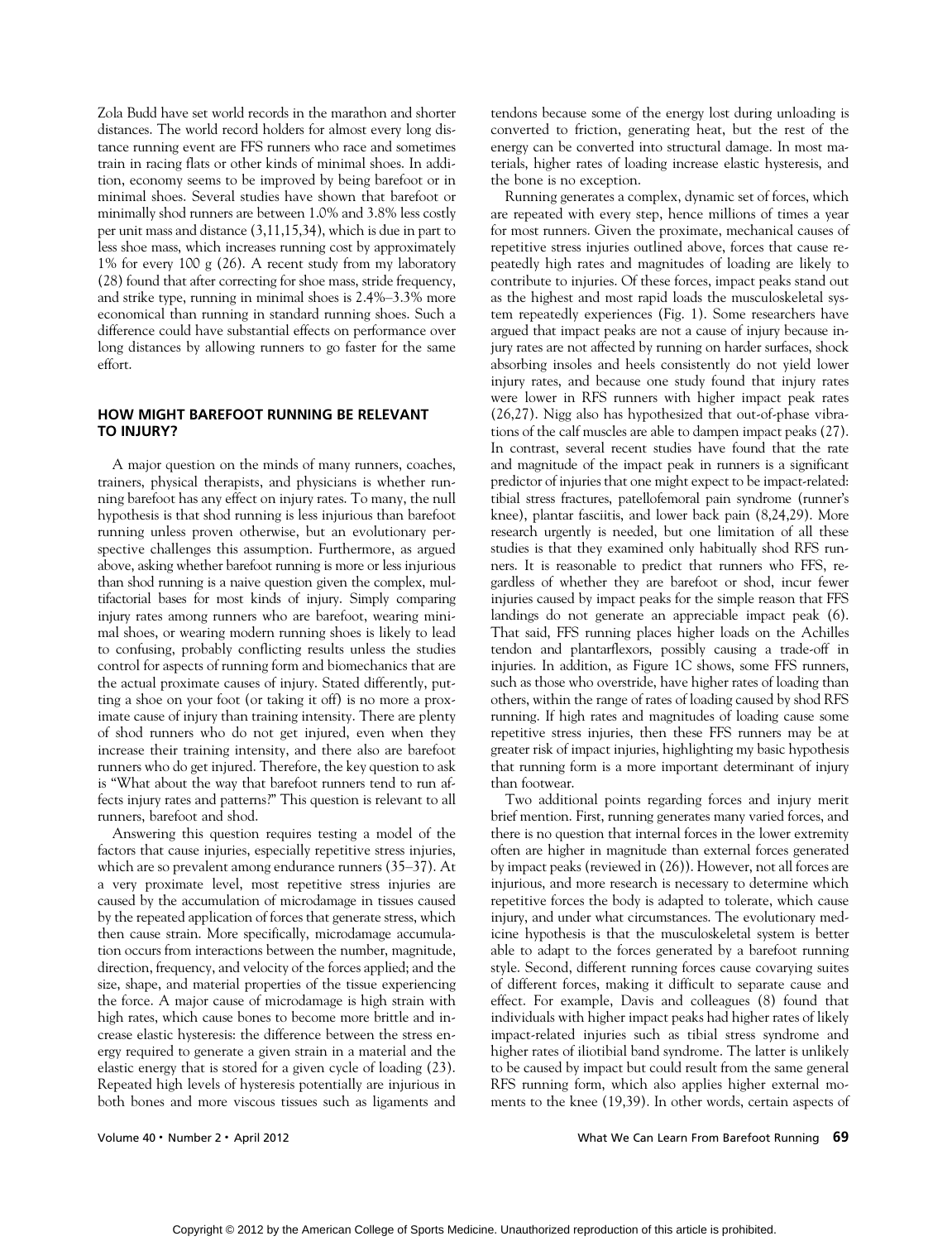running form likely lead to covarying suites of injury that do not have the same biomechanical bases.

Other points to consider are the effects of shoe cushioning and proprioception. Elevated, elastic heels are designed to cushion the impact peak of a RFS, slowing the rate of loading and slightly damping the magnitude. One might therefore expect cushioned heels to mitigate or prevent injury from impact loading. However, several studies have found that runners who RFS adjust leg stiffness to surface stiffness and, thus, run with stiffer legs on more compliant surfaces, keeping the overall degree of stiffness the same (12). This adjustment also occurs in barefoot or minimally shod runners who FFS (20). However, a major difference between barefoot and shod running is that the barefoot runner will have more sensory feedback from impact and, thus, should be better able to adjust leg stiffness (17). The blocking action of cushioned heels on proprioception likely explains the evidence that runners who wear more cushioned shoes are more likely to be injured than runners in less cushioned shoes (22). In other words, barefoot or minimally shod runners tend to avoid impact peaks, and they also are more likely to sense high rates and magnitudes of loading when they occur and thus adjust their gait or contract muscles appropriately.

Other possible but poorly studied contributors to injury are moments (torque forces) applied around joints. When external forces are applied to the skeleton, they generate external moments at joints that have to be counteracted by opposing internal moments generated by muscles, tendons, and ligaments. As with bone, high rapid rates of loading induce more hysteresis in connective tissues, which has the potential to lead to more tissue damage (23). In this regard, running form may be relevant because FFS and RFS gaits generate different moments. In terms of sagittal plane moments, FFS runners land with a more plantarflexed foot and, thus, undergo more ankle dorsiflexion during the first part of stance, causing higher external moments that must be controlled by the plantarflexors (26,39). In contrast, lower GRFs in combination with a less extended leg generate significantly lower sagittal moments in the knee in a FFS (39). Barefoot runners have been shown to generate lower sagittal plane moments in the knee and hip than shod runners (19), a difference that may be explained partly by aspects of shoe design that affect moments. Shoes with wide or elevated heels increase joint moments acting around the ankle, knee, and hip (26). One irony of shoes that control pronation is that these shoes also have a number of other features such as stiffened medial midsoles that correct for increased pronating moment forces generated by the heel.

We simply do not yet know if experienced habitually barefoot runners have fewer injuries than habitually shod runners, and this will be hard to test without correcting for confounding factors such as form as well as musculoskeletal strength and training intensity, which vary among both populations of runners. I hypothesize that if one holds other factors constant, what matters more for preventing injury is running form rather than footwear. Runners with a barefoot running ''style,'' who tend to avoid or minimize impact peaks, overstride less, and use a high cadence, may be less likely to be injured than runners who generate high impact peaks, overstride more, and have a slow stride frequency, regardless of whether they are

wearing shoes. This hypothesis requires prospective study, but we recently found in a retrospective study on a collegiate track team that the overall rate of repetitive stress injuries per distance run was more than twice as high in shod FFS versus RFS runners (6). In addition, more research is needed to test the effects of shoes on injury through mechanisms such as proprioception, rearfoot motion, pronation control, and other factors.

Another major and important category of injury to consider is the increased risk of injury from transitioning to either barefoot running or a barefoot style. FFS running requires more calf muscle strength than RFS running, and it also may require more foot muscle strength and foot control, especially if one is using minimal shoes. Runners who transition to barefoot or minimal shoe running frequently complain of calf muscle strains and Achilles tendinopathies, both of which reflect increased plantarflexor moments applied to the ankle during FFS gaits (26,39). In addition, although FFS landings do not generate high forces upon impact, runners who transition may not have strong enough extensor muscles or metatarsals to counter bending forces in the anterior foot (33), which could lead to increased risk of metatarsalgia or metatarsal stress fractures (14). Research urgently is needed to establish which runners might benefit from transitioning and what sorts of injuries runners who transition get and to devise effective transitioning strategies to avoid injury.

The final category of injuries to consider includes traumas caused by sudden accidents such as falls or landing on sharp objects. Because shoes protect the sole of the foot, one expects barefoot runners to have more traumatic injuries from lacerations, bruises, splinters, and punctures. However, because shoes limit proprioception, it is possible that barefoot runners may be less likely to fall and incur sprains. Muscle strains probably are common equally in barefoot and shod runners. Controlled prospective studies are needed to test all of these conjectures (see (17)).

In short, barefoot running raises more questions about injury than we have answers at the moment. Runners, both barefoot and shod, will get injured, and I hypothesize that barefoot running per se is neither more nor less injurious than shod running because what matters most is how one runs, not what is on one's feet. It is reasonable to expect that barefoot running with poor form can cause injury, and we already know that somewhere between 20% and 70% of shod runners do avoid injury  $(35-37)$ , hypothetically because, among other factors, they have good running form. In this regard, minimal shoes may be problematic for some runners because they limit proprioception and provide no cushioning or support and, thus, may enable runners to run poorly without any of the protection afforded by a shoe. These runners may be at extra risk of injury. In addition, runners who transition from RFS to FFS gaits or who transition from shoes to barefoot running also risk injury, especially if they do so too rapidly without allowing the musculoskeletal system to adapt to the different forces this kind of running generates.

# **CONCLUSION**

It is remarkable how little we know about something so basic and fundamental as barefoot running, and it should be

70 Exercise and Sport Sciences Reviews www.acsm-essr.org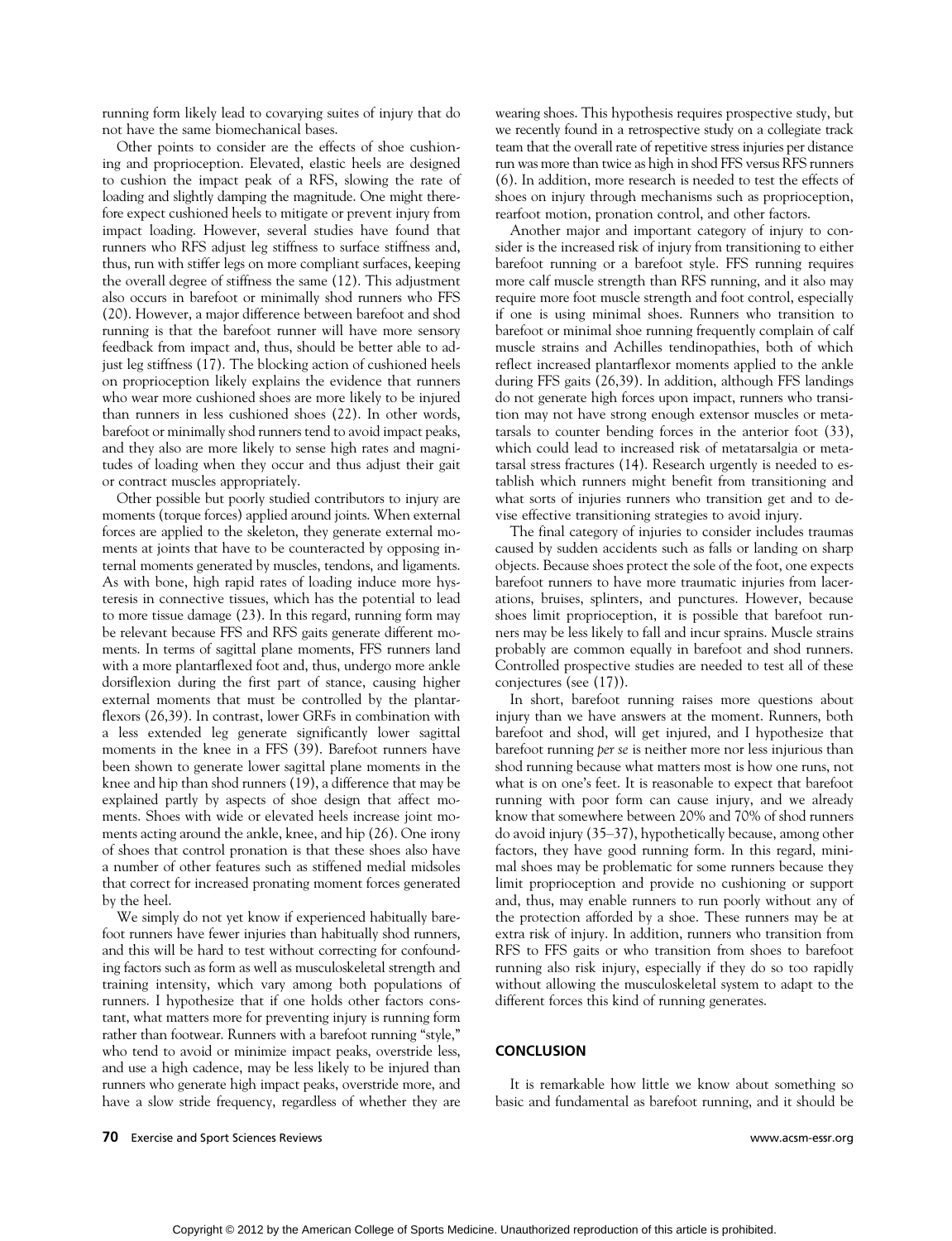evident that we need to roll up our shirt sleeves and take off our shoes to answer a wide range of questions about how the bare foot functions during running and the relevance of barefoot running to injury. A list of key questions to be addressed includes the following:

- How much do variations in running form, including those common in habitual barefoot and shod running, affect injury rates?
- & How much does the lack of proprioception in a minimal shoe affect running form?
- What is the best way for a runner to transition to barefoot or minimal shoe running?
- How much does the body need to adapt to barefoot running anatomically if one previously has been running only in shoes?
- & Do children adapt differently to barefoot running than adults?
- & What are the effects of speed, substrate, and other environmental variables on barefoot and minimal shoe running form?
- & How much does barefoot running affect foot strength and arch shape?
- How much do shoes affect foot strength and flexibility, and how relevant are these factors to injury?
- & How much and when do barefoot runners use MFS and RFS landings, and if so, how do they modulate lower extremity compliance?
- & Are there differences in injury rates among barefoot or minimally shod runners who use different strike types?
- Is actual barefoot running less injurious than running in minimal shoes?
- Can we identify which runners are most likely to benefit from or should avoid barefoot running (e.g., runners with high or low arches, low flexibility, and other problems)?

We have much to learn. However, if there is any one lesson we can draw already from the barefoot running movement it is that we should be less afraid of how the human body functions naturally. The trend toward running without shoes also has provided a useful opportunity to question common assumptions about the relative benefits and risks of running with shoes or without them. There is nothing abnormal, faddish, unnatural, or even inherently dangerous about barefoot running, but taking off one's shoes to run is no panacea. People should and will run however they want and in whatever footwear they want. That said, I would encourage anyone who runs or studies running to try running barefoot on a hard, smooth surface like a road for 500 m to understand how it works and feels. Go ahead and try it!

In the long run, I suspect that the most important benefit from studying barefoot running is that, by incorporating either explicitly or implicitly an evolutionary perspective, it may help us evaluate ways to help runners avoid injury. Humans not only evolved to run but also to run barefoot. It is a reasonable assumption that our bodies bear the traces of millions of years of natural selection that favored adaptations to lessen a runner's chance of injury. Unfortunately, we lack data on injury rates from the 20th century before the modern shoe was created, let alone the Paleolithic. However, over the last few decades, injury rates have remained stubbornly high despite

considerable investment in shoes as well as orthotics. Running injuries are highly multifactorial, and no single factor, such as shoe design, will explain more than a fraction of the injuries. In fact, several recent studies actually have found that motion control shoe prescriptions have no effect on reducing injury rates (31). These and other data, including the persistently high rate of running injury, suggest that many efforts to reduce injuries solely by tinkering with shoe designs are quixotic. I know of no evidence that points to a clear relationship between shoes and running injuries, and although there are millions of shod runners who are injured, there also are millions who are just fine. What about those different runners' form may predispose them to injury or not? My prediction  $-$  which I readily admit is nothing more than a hypothesis that could be incorrect — is that shod runners with lower injury rates have a more barefoot style form (after one controls for other confounding factors such as muscle strength). Likewise, I predict that injury rates are higher among barefoot runners who either lack enough musculoskeletal strength in their calves and feet (perhaps from insufficient time to adapt) or who still run as if they were shod with long strides and slow stride frequencies.

In short, the most useful insight we can gain from barefoot running is how the body was adapted to run in the first place, which means that we have much to gain by devoting our attention  $\sim$  as many studies are  $\sim$  to what aspects of running form generate injury and why. In this regard, the way in which experienced, habitual barefoot runners get more proprioceptive feedback, often shorten their strides and increase their stride frequency, avoid RFS and impact peaks on hard surfaces, keep joint moments low, and have strong feet, may be ancient adaptations for avoiding injury. The answers to questions about these and other aspects of barefoot running will benefit all runners, regardless of what is on their feet.

#### Acknowledgments

Funding for some of the research reported study was made available by The American School of Prehistoric Research (Peabody Museum), Harvard University, The Hintze Family Charitable Foundation, and Vibram USA. I am grateful to M. Cucuzzella, A. Daoud, I. Davis, P. Ellison, L. Saxby, D. Teyhen, M. Venkadesan, and two anonymous referees for help, comments, and discussions.

The author declares that the results of the present study do not constitute endorsement by the American College of Sports Medicine.

## References

- 1. Bramble DM, Lieberman DE. Endurance running and the evolution of Homo. Nature. 2004; 432:345-52.
- 2. Bruggemann GP, Potthast W, Braunstein B, Niehoff A. Effect of increased mechanical stimuli on foot muscles functional capacity. Proceedings ISB XXth Congress, American Society of Biomechanics, Cleveland 2005, p. 553.
- 3. Burkett LN, Kohrt WM, Buchbinder R. Effects of shoes and foot orthotics on VO2 and selected frontal plane knee kinematics. Med. Sci. Sports Exerc. 1985; 17:158-63.
- 4. Cavanagh PR, Lafortune MA. Ground reaction forces in distance running. J. Biomech. 1980; 13:397-406.
- 5. Cavanagh PR, Williams KR. The effect of stride length variation on oxygen uptake during distance running. Med. Sci. Sports Exerc. 1982;  $14:30 - 5$ .

Volume 40 • Number 2 • April 2012 What We Can Learn From Barefoot Running 21